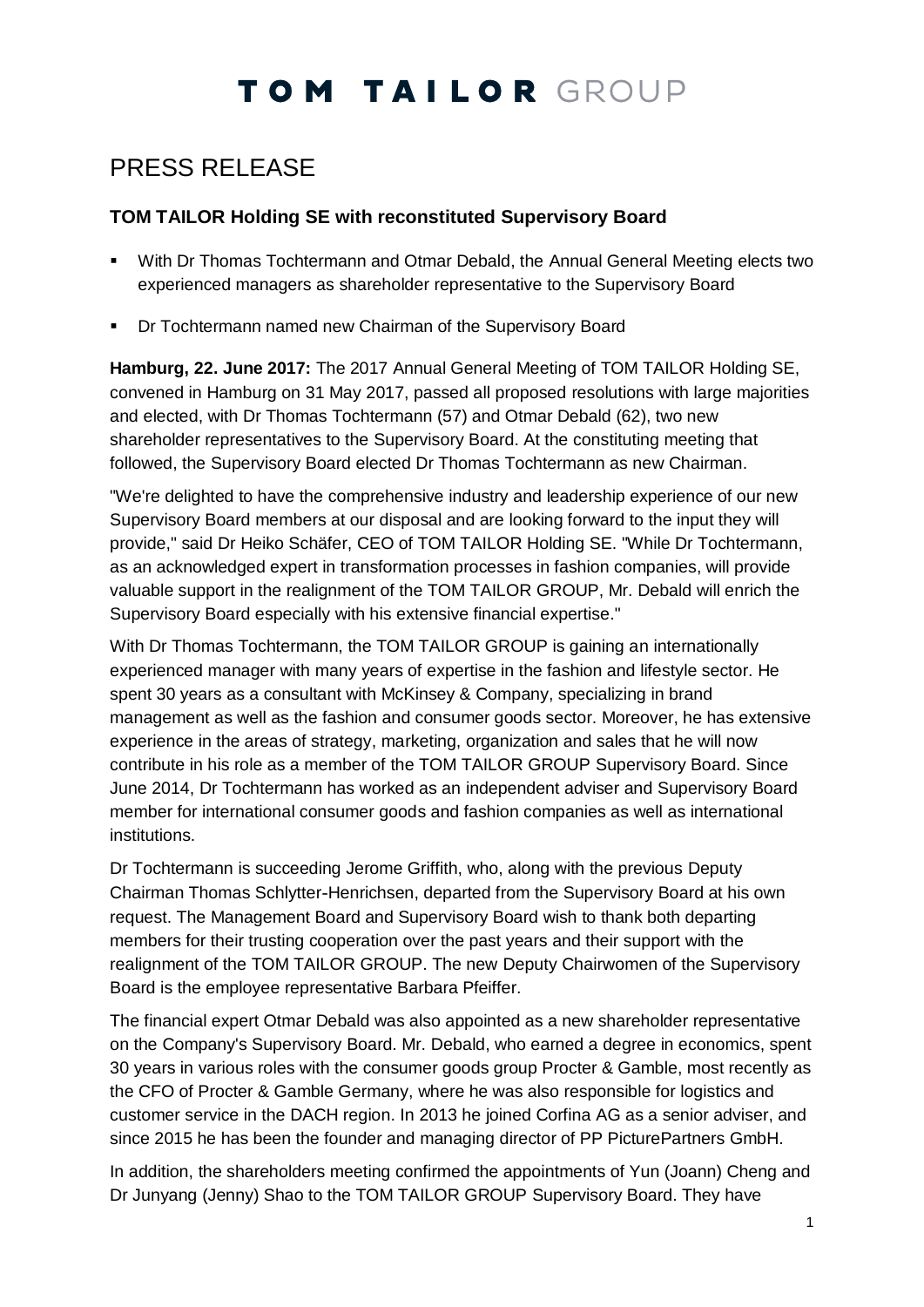## TOM TAILOR GROUP

served as shareholder representatives since September 2016 and February 2017, respectively, on behalf of the major shareholder Fosun International Ltd. Ms. Cheng (41) has been the CFO of the China Momentum Fund since 2016. She has many years' experience in the financial sector, including stints as the CFO of DJI Innovation and the Allyes Group and in a senior role in the auditing division of KPMG. Dr Shao (36) has been a senior director with the Fosun Group in Frankfurt since 2016. Before that she gained experience with Acxit Capital Partners, PricewaterhouseCoopers and in the business and law faculty of the University of Wiesbaden. The fifth shareholder representative is Andreas Karpenstein who was not up for election.

In addition, the Annual General Meeting appointed on 31 May 2017 the five employee representatives who were up to election the first time after the conversion of the company into a Societas Europaea (SE).

Therewith, the Supervisory Board of TOM TAILOR Holding SE now consists of the following members: Dr Thomas Tochtermann (Chairman), Barbara Pfeiffer (Deputy Chairwoman), Stefanie Branahl, Yun (Joann) Cheng, Otmar Debald, Andreas Karpenstein, Oliver Kerinnes, Dr Junyang (Jenny) Shao, Sven Terpe, Kitty Cleijne-Wouters.